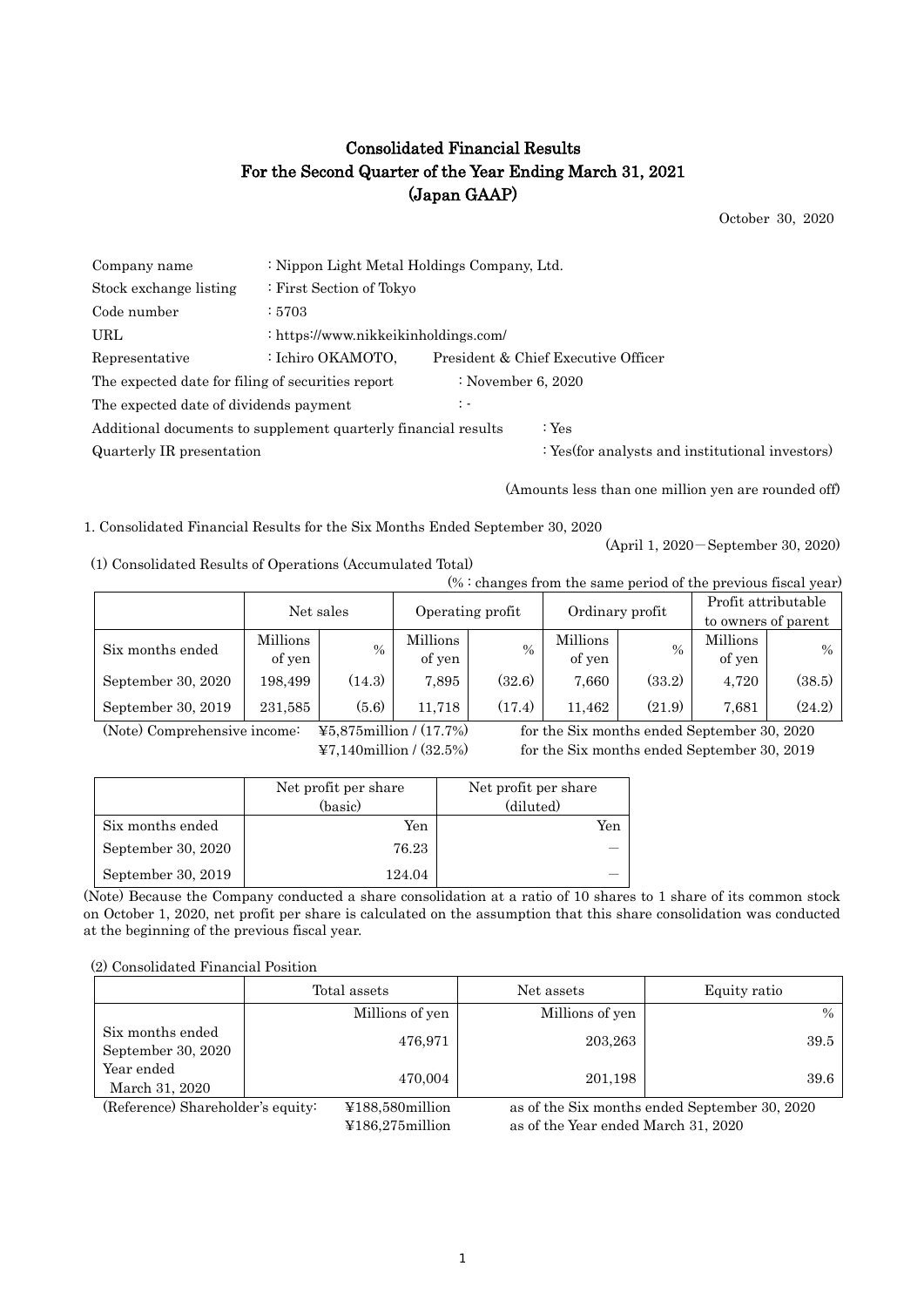#### 2. Dividends

|                                              |                         | Annual dividend per share |                         |          |        |  |  |  |
|----------------------------------------------|-------------------------|---------------------------|-------------------------|----------|--------|--|--|--|
|                                              | End of first<br>quarter | End of second<br>quarter  | End of third<br>quarter | Year-end | Annual |  |  |  |
|                                              | Yen                     | Yen                       | Yen                     | Yen      | Yen    |  |  |  |
| Year ended<br>March 31, 2020                 |                         | 4.00                      |                         | 5.00     | 9.00   |  |  |  |
| Year ending<br>March 31, 2021                |                         | $0.00\,$                  |                         |          |        |  |  |  |
| Year ending<br>March 31, 2021<br>(forecasts) |                         |                           |                         | 65.00    | 65.00  |  |  |  |

(Note) Revisions to dividend forecasts published most recently : Yes

 Because the Company conducted a share consolidation at a ratio of 10 shares to 1 share of its common stock on October 1, 2020, forecasts of dividend per share for the fiscal year ending March 31, 2021 indicate amounts that take the effect of this share consolidation into consideration. For details, please refer to "Explanations and other special notes concerning the appropriate use of business performance forecasts."

### 3. Forecast of Consolidated Financial Results for the Year Ending March 31, 2021

(April 1, 2020-March 31, 2021)  $(% : \alpha \rightarrow \alpha)$  changes from the same period of the previous fiscal year)

| $\sqrt{2}$ . Changes from the same period of the previous fiscal year. |                    |               |                    |               |                        |        |                                               |               |                               |
|------------------------------------------------------------------------|--------------------|---------------|--------------------|---------------|------------------------|--------|-----------------------------------------------|---------------|-------------------------------|
|                                                                        | Net sales          |               | Operating profit   |               | Ordinary profit        |        | Profit<br>attributable to<br>owners of parent |               | Net<br>profit<br>per<br>share |
|                                                                        | Millions of<br>yen | $\frac{0}{0}$ | Millions<br>of yen | $\frac{0}{0}$ | Million<br>s of<br>yen | $\%$   | Millions<br>of yen                            | $\frac{0}{0}$ | Yen                           |
| Year ending<br>March 31, 2021                                          | 415,000            | (10.9)        | 18,000             | (26.9)        | 17,000                 | (27.6) | 10,000                                        | 33.8          | 161.50                        |

(Note) Revisions to financial forecasts published most recently : Yes

The net profit per share in the forecasts of consolidated financial results for the year ending March 31, 2021 takes the effect of the share consolidation into consideration. For details, please refer to "Explanations and other special notes concerning the appropriate use of business performance forecasts."

#### \*Notes

(1) Changes of important subsidiaries during the period

|                                       | (changes of specific subsidiaries in accordance with changes in the scope of consolidation) | $\therefore$ None |
|---------------------------------------|---------------------------------------------------------------------------------------------|-------------------|
| Newly added: $-$ (Company name: $-$ ) | $\text{Excluded}:$ $\sim$ (Company name : $\sim$ )                                          |                   |

(2) Application of particular accounts procedures to the preparation of quarterly consolidated financial statements : None

(3) Changes in accounting policies and changes or restatement of accounting estimates

| (i) Changes in accounting policies caused by revision of accounting standards | ∶ None |
|-------------------------------------------------------------------------------|--------|
| (ii) Changes in accounting policies other than (i)                            | : None |
| (iii) Changes in accounting estimates                                         | ∶ None |
| (iv) Restatement                                                              | ∶ None |

(4) Number of shares outstanding (common stock)

(i) Number of shares outstanding at end of period (including treasury stock)

| As of the Six months ended September 30, 2020 $\mid$ 61,993,750 shares |                     |
|------------------------------------------------------------------------|---------------------|
| As of the Year ended March 31, 2020                                    | $61,993,750$ shares |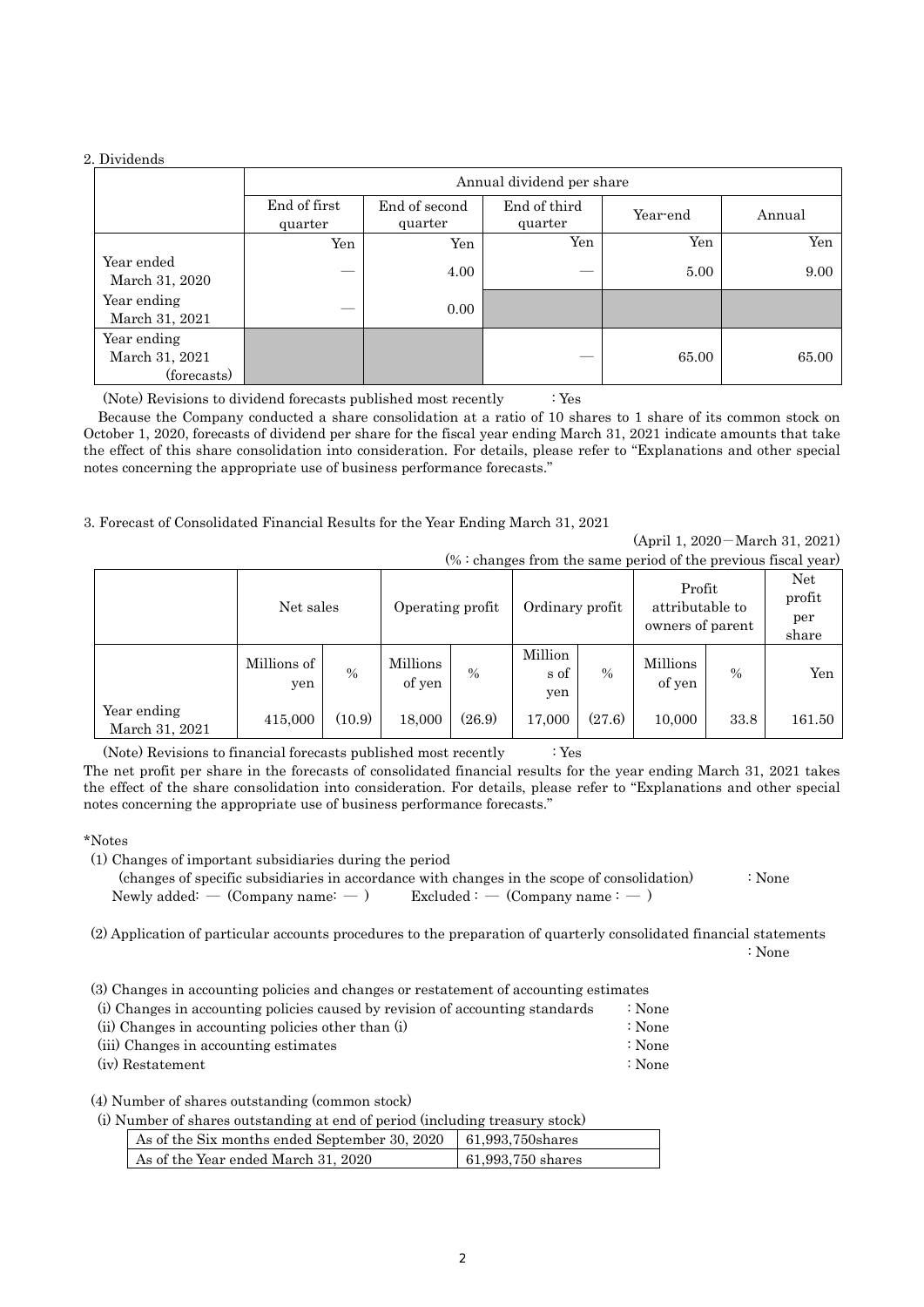(ii) Number of treasury stock at end of period

|                                                            | As of the Six months ended September 30, 2020 | $72,720$ shares     |  |  |
|------------------------------------------------------------|-----------------------------------------------|---------------------|--|--|
|                                                            | As of the Year ended March 31, 2020           | $72.576$ shares     |  |  |
| (iii) Average number of shares outstanding during the term |                                               |                     |  |  |
|                                                            | For the Six months ended September 30, 2020   | $61,921,113$ shares |  |  |
| For the Six months ended September 30, 2019                |                                               | 61,921,573 shares   |  |  |

(Note) Because the Company conducted a share consolidation at a ratio of 10 shares to 1 share of its common stock on October 1, 2020, the number of shares outstanding (common stock) is calculated on the assumption that this share consolidation was conducted at the beginning of the previous fiscal year.

- \* This financial summary does not need to undergo a quarterly review
- \* Explanations and other special notes concerning the appropriate use of business performance forecasts
- (1) The forward-looking statements such as result forecasts included in this document are based on the information available to the Company at the time of the announcement and on certain assumptions considered reasonable, and the Company makes no representations as to their achievability. Actual results may differ materially from the forecast depending on a range of factors.
- (2)The Company conducted a share consolidation at a ratio of 10 shares to 1 share of its common stock on October 1, 2020. Dividend forecast and forecast of consolidated financial results for the year ending March 31, 2021 that do not take this share consolidation into consideration would be as follows.

1. Dividend forecast for the year ending March 31, 2021 Year-end dividend per share: 6.50 yen

2. Forecast of consolidated financial results for the year ending March 31, 2021 Net profit per share for the full year: 16.15 yen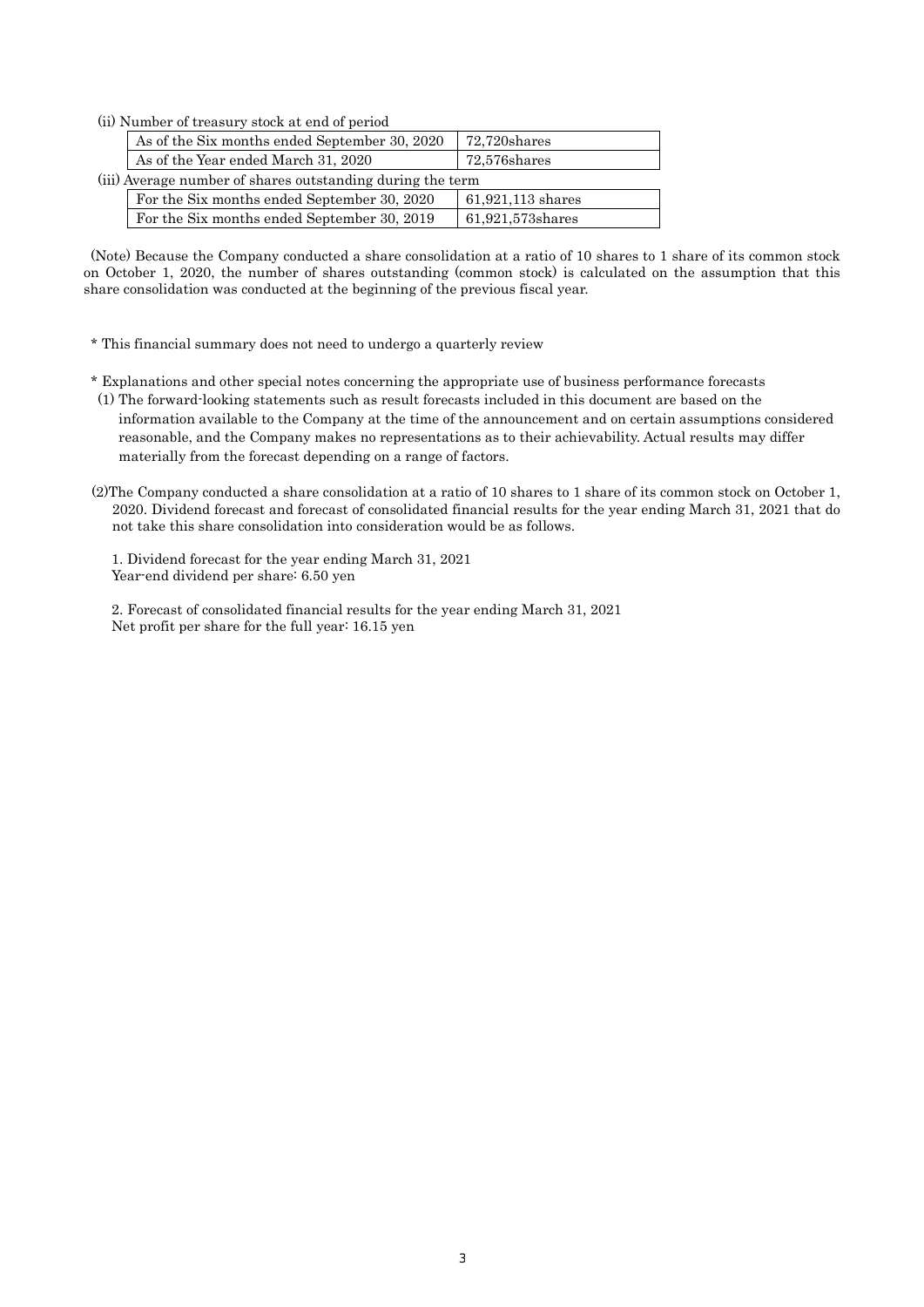### 【Attached documents】 Quarterly Consolidated Financial Statements

1: Quarterly Consolidated Balance Sheets

|                                                                          |                                  | (Millions of yen)                              |
|--------------------------------------------------------------------------|----------------------------------|------------------------------------------------|
|                                                                          | Year ended<br>(March<br>31,2020) | Six months<br>ended<br>(September 30,<br>2020) |
| Assets                                                                   |                                  |                                                |
| Current assets                                                           |                                  |                                                |
| Cash and deposits                                                        | 36,349                           | 58,102                                         |
| Notes and accounts receivable - trade                                    | 133,033                          | 116,587                                        |
| Finished products                                                        | 28,513                           | 28,177                                         |
| Work-in-progress, including costs related to construction-type contracts | 19,309                           | 18,977                                         |
| Raw material and supplies                                                | 18,788                           | 18,056                                         |
| Other current assets                                                     | 10,767                           | 12,379                                         |
| Allowance for doubtful accounts                                          | (385)                            | (318)                                          |
| <b>Total current assets</b>                                              | 246,374                          | 251,960                                        |
| <b>Fixed assets</b>                                                      |                                  |                                                |
| Property, plant and equipment                                            |                                  |                                                |
| Buildings and structures, net                                            | 55,514                           | 56,575                                         |
| Machinery and equipment, net                                             | 49,104                           | 49,784                                         |
| Tools, furniture and fixtures, net                                       | 5,658                            | 6,322                                          |
| Land                                                                     | 54,587                           | 54,586                                         |
| Construction-in-progress                                                 | 8,894                            | 7,742                                          |
| Total property, plant and equipment                                      | 173,757                          | 175,009                                        |
| Intangible assets                                                        |                                  |                                                |
| Goodwill                                                                 | 1,555                            | 1,333                                          |
| Other intangible assets                                                  | 4,312                            | 4,700                                          |
| Total intangible assets                                                  | 5,867                            | 6,033                                          |
| Investments and other assets                                             |                                  |                                                |
| Other assets                                                             | 44,273                           | 44,340                                         |
| Allowance for doubtful accounts                                          | (267)                            | (371)                                          |
| Total investments and other assets                                       | 44,006                           | 43,969                                         |
| <b>Total fixed assets</b>                                                | 223,630                          | 225,011                                        |
| Total assets                                                             | 470,004                          | 476,971                                        |

|                                      |                                         | (Millions of yen)                                    |
|--------------------------------------|-----------------------------------------|------------------------------------------------------|
|                                      | Year ended<br>(March 31,<br><b>2020</b> | Six months<br>ended<br>(September 30,<br><b>2020</b> |
| Liabilities                          |                                         |                                                      |
| Current liabilities                  |                                         |                                                      |
| Notes and accounts payable – trade   | 63,826                                  | 57,778                                               |
| Short-term borrowings                | 62,670                                  | 62,146                                               |
| Income taxes payable                 | 2,654                                   | 3,455                                                |
| Other current liabilities            | 33,191                                  | 29,387                                               |
| Total current liabilities            | 162,341                                 | 152,766                                              |
| Long-term liabilities                |                                         |                                                      |
| <b>Bonds</b>                         | 653                                     | 635                                                  |
| Long-term debt                       | 69,299                                  | 84,572                                               |
| Liabilities for retirement benefits  | 20,115                                  | 20,270                                               |
| Provision for environmental measures | 10,609                                  | 9,646                                                |
| Other long-term liabilities          | 5,789                                   | 5,819                                                |
| Total long-term liabilities          | 106,465                                 | 120,942                                              |
| <b>Total liabilities</b>             | 268,806                                 | 273,708                                              |
| Net assets                           |                                         |                                                      |
| Shareholders' equity                 |                                         |                                                      |
| Common stock                         | 46,525                                  | 46,525                                               |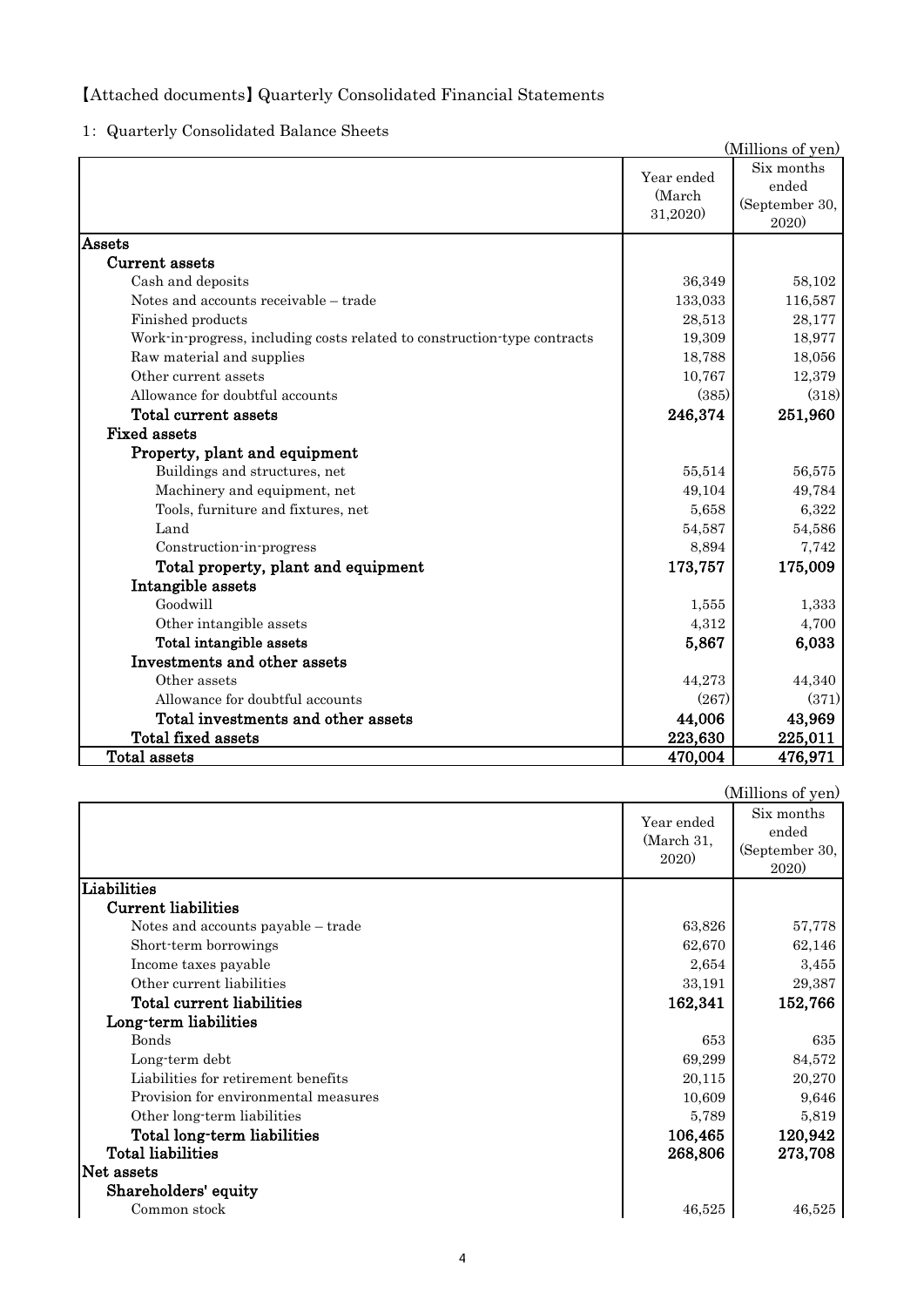| Additional paid-in capital                   | 18,983  | 18,992  |
|----------------------------------------------|---------|---------|
| Retained earnings                            | 119,108 | 120,731 |
| Treasury stock, at cost                      | (69)    | (70)    |
| Total shareholders' equity                   | 184,547 | 186,178 |
| Accumulated other comprehensive income       |         |         |
| Net unrealized gains (losses) on securities  | 2,230   | 2,819   |
| Net unrealized gains(losses) on hedges       | (120)   |         |
| Land revaluation surplus                     | 145     | 145     |
| Foreign currency translation adjustments     | 1,084   | 933     |
| Remeasurements of defined benefits plans     | (1,611) | (1,499) |
| Total accumulated other comprehensive income | 1,728   | 2,402   |
| Non-controlling interests                    | 14,923  | 14,683  |
| Total net assets                             | 201,198 | 203,263 |
| Total liabilities and net assets             | 470,004 | 476,971 |

2: Quarterly Consolidated Statements of Income and Quarterly Consolidated Statements of Comprehensive Income

| Quarterly Consolidated Statements of Income       |                | (Millions of yen) |
|---------------------------------------------------|----------------|-------------------|
|                                                   | Six months     | Six months        |
|                                                   | ended          | ended             |
|                                                   | (September 30, | (September 30,    |
|                                                   | 2019)          | <b>2020</b>       |
| Net sales                                         | 231,585        | 198,499           |
| Cost of sales                                     | 185,754        | 158,755           |
| $ {\rm Gross\,\,profit} $                         | 45,831         | 39,744            |
| Selling, general and administrative expenses      | 34,113         | 31,849            |
| Operating profit                                  | 11,718         | 7,895             |
| Non-operating profit                              |                |                   |
| Other                                             | 1,910          | 1,952             |
| Total non-operating profit                        | 1,910          | 1,952             |
| Non-operating expenses                            |                |                   |
| Interest expense                                  | 622            | 548               |
| Other                                             | 1,544          | 1,639             |
| Total non-operating expenses                      | 2,166          | 2,187             |
| Ordinary profit                                   | 11,462         | 7,660             |
| Profit before income taxes and minority interests | 11,462         | 7,660             |
| Income taxes - current                            | 2,825          | 2,270             |
| Income taxes - deferred                           | 130            | 194               |
| Total income taxes                                | 2,955          | 2,464             |
| Net profit                                        | 8,507          | 5,196             |
| Profit attributable to non-controlling interests  | 826            | 476               |
| Profit attributable to owners of parent           | 7,681          | 4,720             |

| Quarterly Consolidated Statements of Conprehensive Income   |                | (Millions of yen) |
|-------------------------------------------------------------|----------------|-------------------|
|                                                             | Six months     | Six months        |
|                                                             | ended          | ended             |
|                                                             | (September 30, | (September 30,    |
|                                                             | 2019)          | <b>2020</b>       |
| Net profit                                                  | 8,507          | 5,196             |
| Other comprehensive income (losses)                         |                |                   |
| Net unrealized gains (losses) on securities                 | 17             | 620               |
| Net unrealized gains (losses) on hedges                     | (75)           | 124               |
| Foreign currency translation adjustments                    | (1,048)        | 50                |
| Remeasurements of defined benefit plans                     | 79             | 122               |
| Equity of other comprehensive income (losses) of affiliates | (340)          | (237)             |
| Total other comprehensive income (losses)                   | (1, 367)       | 679               |
| Comprehensive income                                        | 7,140          | 5,875             |
| Comprehensive income attributable to owners of parent       | 6,533          | 5,394             |